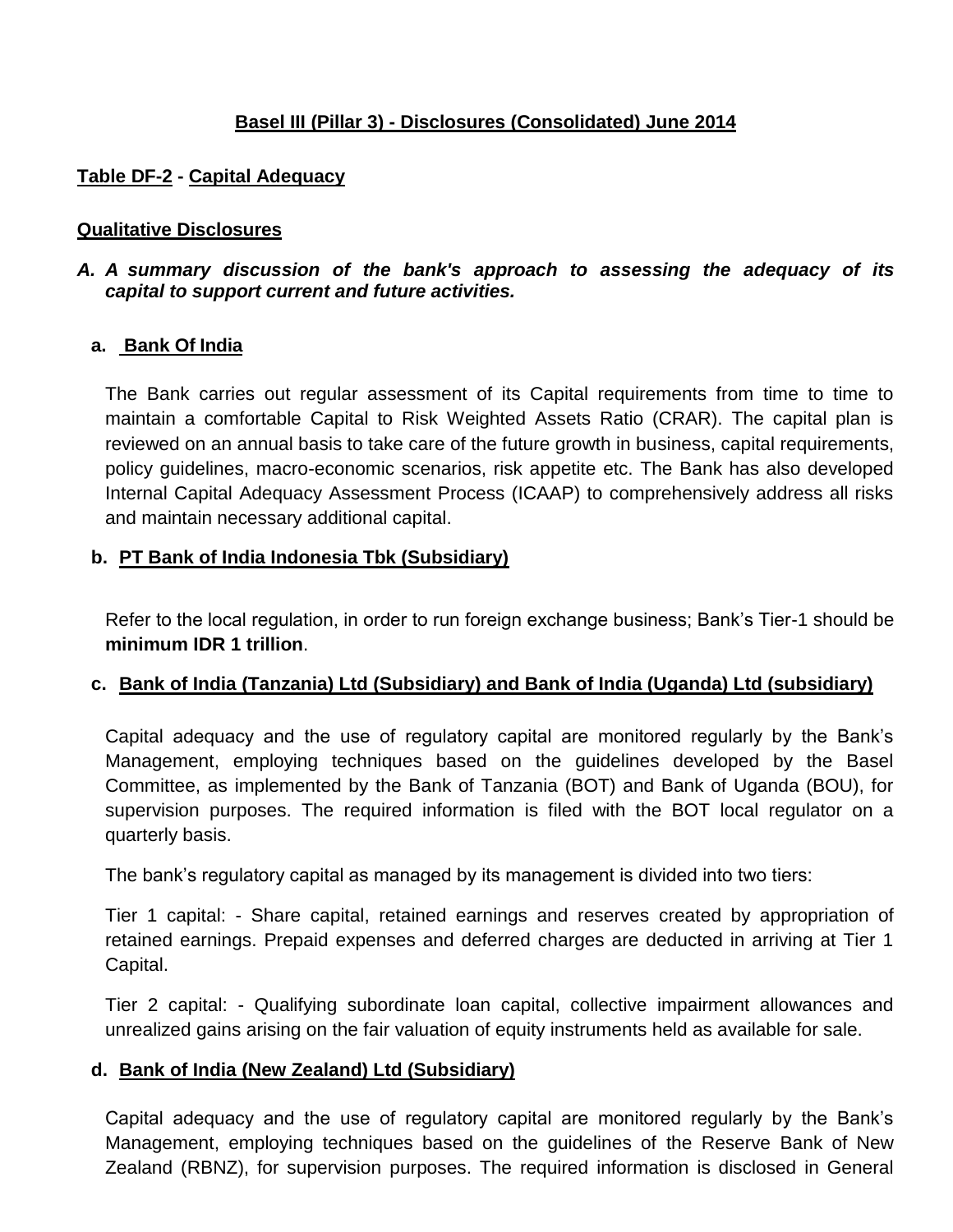Disclosure Statement on quarterly basis. The bank's regulatory capital as managed by its management solely consists of Tier 1 Capital

Tier 1 capital: - Share capital, retained earnings and reserves created by appropriation of retained earnings.

#### **e. Bank of India (Botswana) Ltd (Subsidiary)**

The bank"s regulatory capital as managed by its management is divided into two tiers:

Tier 1 Capital: - Share capital, retained earnings and reserves (now loss for the subsidiary) created by appropriation of retained earnings. Prepaid expenses and deferred charges are deducted in arriving at Tier 1 Capital.

Tier 2 Capital: -Qualifying subordinate loan capital, collective impairment allowances i.e, provision on standard assets and unrealized gains arising on the fair valuation of equity instruments held as available for sale.

#### **Quantitative Disclosures**

| <b>B. Capital requirements for Credit Risk</b>                                                                                     |               |
|------------------------------------------------------------------------------------------------------------------------------------|---------------|
| $\triangleright$ Portfolios subject to standardized approach                                                                       | 280,571.21 Mn |
| $\triangleright$ Securitization exposures                                                                                          | N.A.          |
| <b>C. Capital requirements for Market Risk</b>                                                                                     |               |
| $\triangleright$ Standardized duration approach;                                                                                   | 17,628.20 Mn  |
| Interest rate risk<br>➤                                                                                                            | 11,299.30 Mn  |
| $\triangleright$ Foreign exchange risk (including gold)                                                                            | 276.20Mn      |
| $\triangleright$ Equity risk                                                                                                       | 6,052.70 Mn   |
| D. Capital requirements for Operational Risk                                                                                       |               |
| $\triangleright$ Basic Indicator Approach                                                                                          | 19,053 Mn     |
| The Standardized Approach (if applicable)<br>≻                                                                                     | N.A.          |
| E. Common Equity Tier 1, Tier 1 and Total Capital ratios                                                                           |               |
| $\triangleright$ For the top consolidated group; and                                                                               |               |
| CET <sub>1</sub>                                                                                                                   | 7.09%         |
| T 1                                                                                                                                | 7.51%         |
| <b>Total Capital Ratio</b>                                                                                                         | 10.35%        |
| $\triangleright$ For significant bank subsidiaries (stand alone or sub-<br>consolidated depending on how the Framework is applied) |               |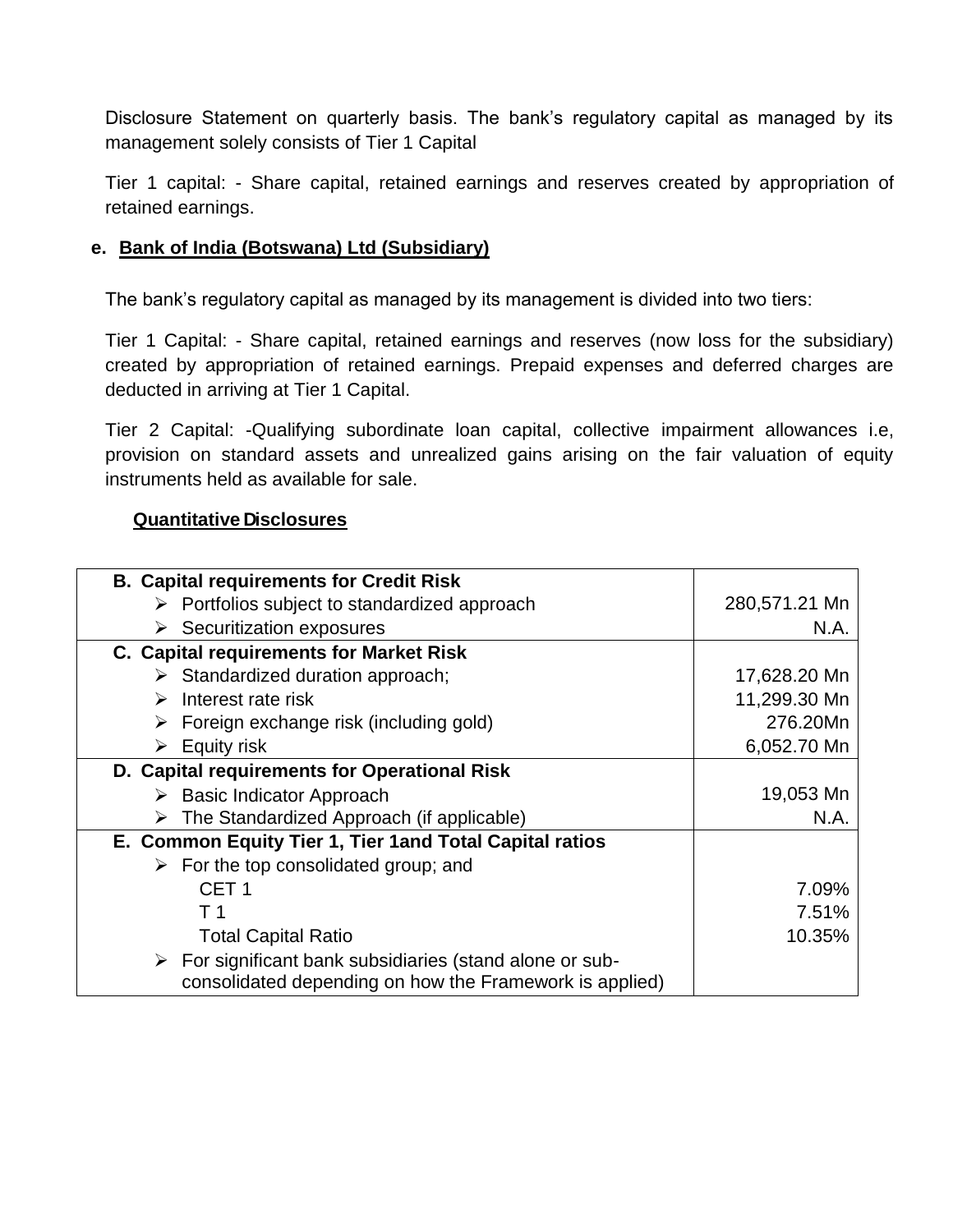# **Table DF-3 - Credit risk: General Disclosures For All Banks**

## **Qualitative Disclosures**

- *A. The general qualitative disclosure requirement with respect to credit risk, including:*
	- *Definition of past due and impaired (for accounting purposes)*
	- *Discussion of the Bank's Credit Risk Management Policy*
	- *1. Definition of past due and impaired (for accounting purposes)*

## *1.1.***Bank Of India**

The Bank follows Reserve Bank of India regulations, which are summed up below.

## **1.1.1 Non-performing Assets**

An asset, including a leased asset, becomes non-performing when it ceases to generate income for the bank.

A non-performing asset (NPA) is a loan or an advance where;

- i. Interest and/ or installment of principal remain overdue for a period of more than 90 days in respect of a term loan,
- ii. The account remains 'out of order' as indicated below, in respect of an Overdraft/Cash Credit (OD/CC),
- iii. The bill remains overdue for a period of more than 90 days in the case of bills purchased and discounted,
- iv. The installment of principal or interest thereon remains overdue for two crop seasons for short duration crops,
- v. The installment of principal or interest thereon remains overdue for one crop season for long duration crops.
- vi. The amount of liquidity facility remains outstanding for more than 90 days, in respect of a securitization transaction undertaken in terms of guidelines on securitization dated February 1,2006.
- vii. Bank should classify an account as NPA only if the interest charged during any quarter is not serviced fully within 90 days from the end of the quarter.
- viii.A loan for infrastructure/non-infrastructure project will be classified as NPA during any time before commencement of commercial operations as per record of recovery (90 days overdue) unless it is restructured and becomes eligible for classification as "Standard Asset"
- ix. A loan for an infrastructure project will be classified as NPA if it fails to commence commercial operations within two years from original DCCO, even if it is regular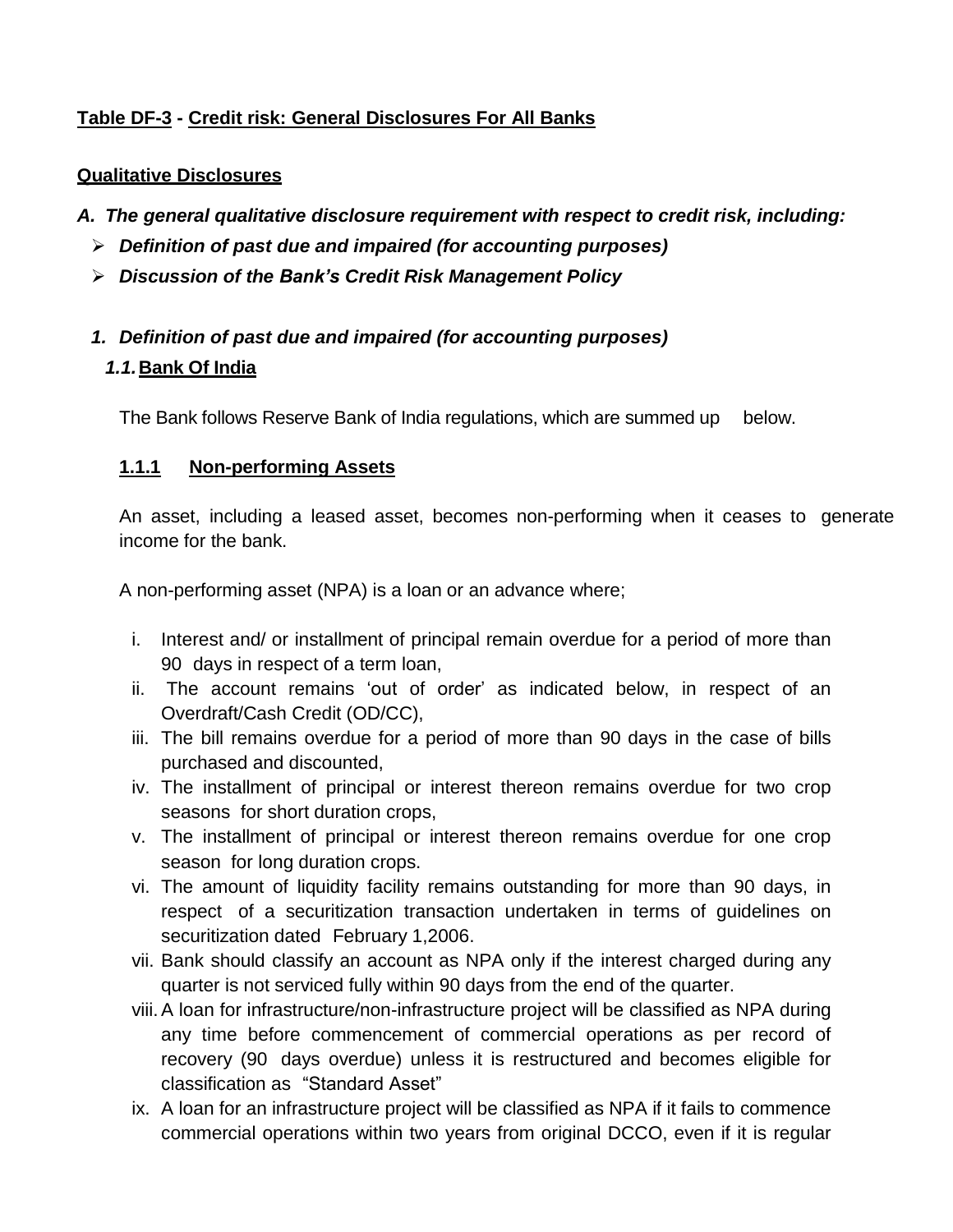as per record of recovery, unless it is restructured and becomes eligible for classification as "Standard Asset"

x. A loan for a non-infrastructure project will be classified as NPA if it fails to commence commercial operations within six months from original DCCO, even if it is regular as per record of recovery, unless it is restructured and becomes eligible for classification as "Standard Asset"

# **1.1.2 'Out of Order' status**

An account is treated as **'out of order'** if the outstanding balance remains continuously in excess of the sanctioned limit/drawing power. In cases where the outstanding balance in the principal operating account is less than the sanctioned limit/drawing power, but there are no credits continuously for 90 days as on the date of Balance Sheet or credits are not enough to cover the interest debited during the same period, these accounts are treated as **'out of order'**.

### **1.1.3** *Overdue*

Any amount due to the bank under any credit facility is "overdue" if it is not paid on the due date fixed by the bank.

#### **1.1.4** *Non Performing Investments*

In respect of securities, where interest/ principal is in arrears, the Bank does not reckon income on the securities and makes appropriate provisions for the depreciation in the value of the investment.

A non-performing investment (NPI), similar to a non-performing advance (NPA), is one where:

- i. Interest/ installment (including maturity proceeds) is due and remains unpaid for more than 90 days.
- ii. This applies mutatis-mutandis to preference shares where the fixed dividend is not paid.
- iii. In the case of equity shares, in the event the investment in the shares of any company is valued at Re.1 per company on account of the nonavailability of the latest balance sheet in accordance with the Reserve Bank of India instructions, those equity shares are also reckoned as NPI.
- iv. Any credit facility availed by the issuer is NPA in the books of the bank, investment in any of the securities issued by the same issuer is treated as NPI and vice versa.
- v. The investments in debentures / bonds, which are deemed to be in the nature of advance, are subjected to NPI norms as applicable to investments.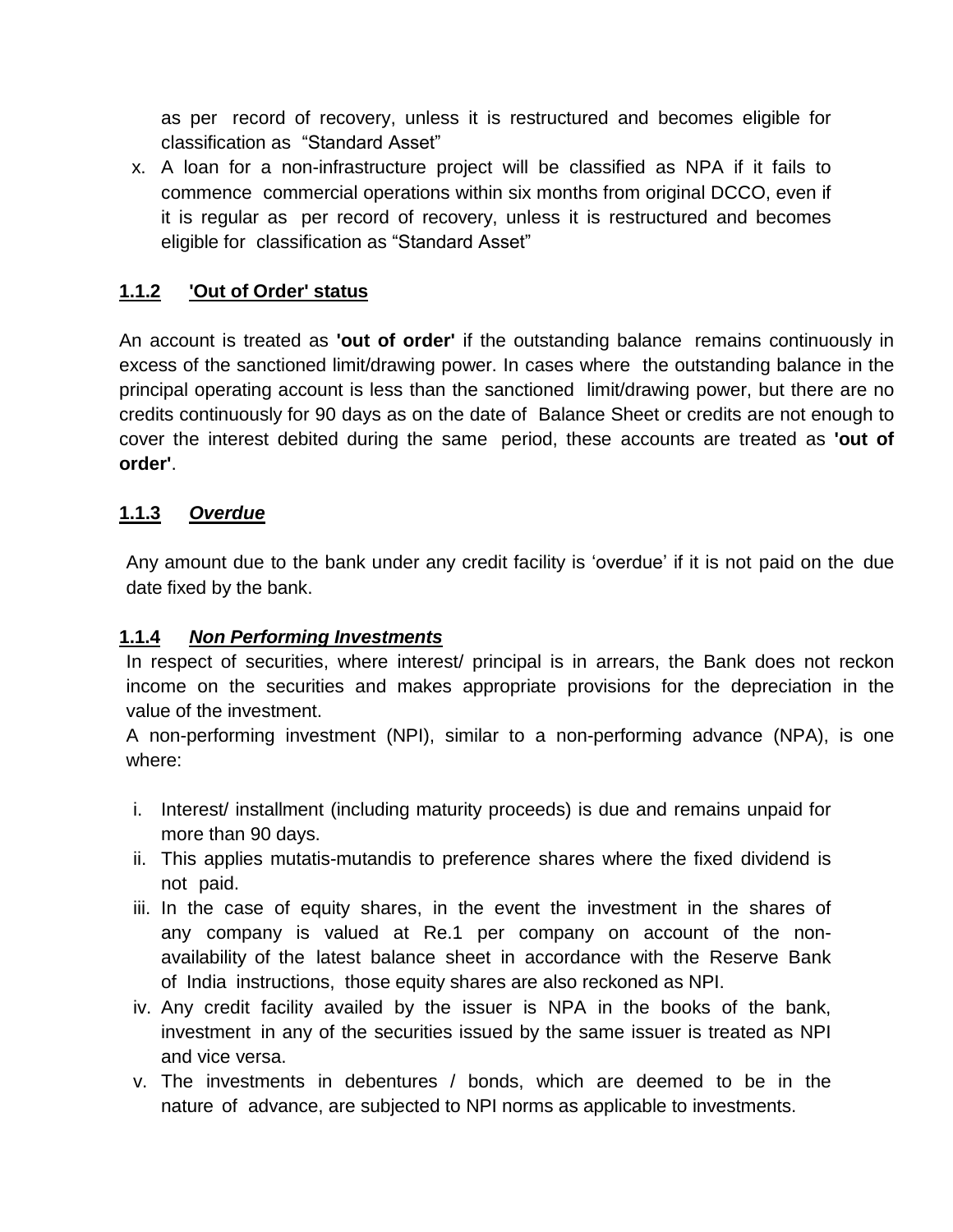## **1.2.PT Bank of India Indonesia Tbk (Subsidiary)**

The Credit Quality is assessed based on the factors such as business prospects, performance of the debtor and repayment capacity. It is undertaken depending upon the materiality and significance of each assessment factor and components and the relevance of the assessment factors and components to the characteristics of the debtor concerned. Accordingly, the assets are classified into current, special mention, sub-standard, doubtful and loss category.

"Assets" are classified into Earning Assets and Non-earning Assets. Earning Assets are provision of funds by a bank to earn revenues. "Non-Earning Assets" are assets of the Bank other than Earning Assets with potential for Loss.

An asset becomes non-performing when it ceases to generate revenue for the bank. A non-performing asset is a loan or an advance where the arrears in principal and / or interest exceed 90 days.

Past due: Any amount due to the bank under any credit facility is "past due" if it is not paid on the due date fixed by the bank.

On 1<sup>St</sup> January 2010, PT Bank of India Indonesia Tbk started implementation of the New Accounting Policy i.e. PSAK 50 & 55 which is similar to the International Accounting Standards IAS 32 & 39 according to which the financial asset must be presented at the fair value. We are now in progress to integrate PSAK calculation into bank"s core banking, which is in line with our business plan that is up-gradation technology.

Outstanding Loans and advances reviewed by quantitative approach should be classified as follows:

| No of Days Past Due | Classification | Provisioning |
|---------------------|----------------|--------------|
| 91-180              | Substandard    | 10%          |
| 181-270             | Doubtful       | 50%          |
| 271 and More        | LOSS           | 100%         |

# **1.3.Bank of India (Tanzania) Ltd,(Subsidiary) and Bank of India(New Zealand) Ltd (Subsidiary)**

Credit risk is a risk of financial loss to the bank, if a customer or counterparty to a financial instrument fails to meet its contractual obligations and arises principally from the bank"s loans and advances to customers and other banks, and investment debt securities.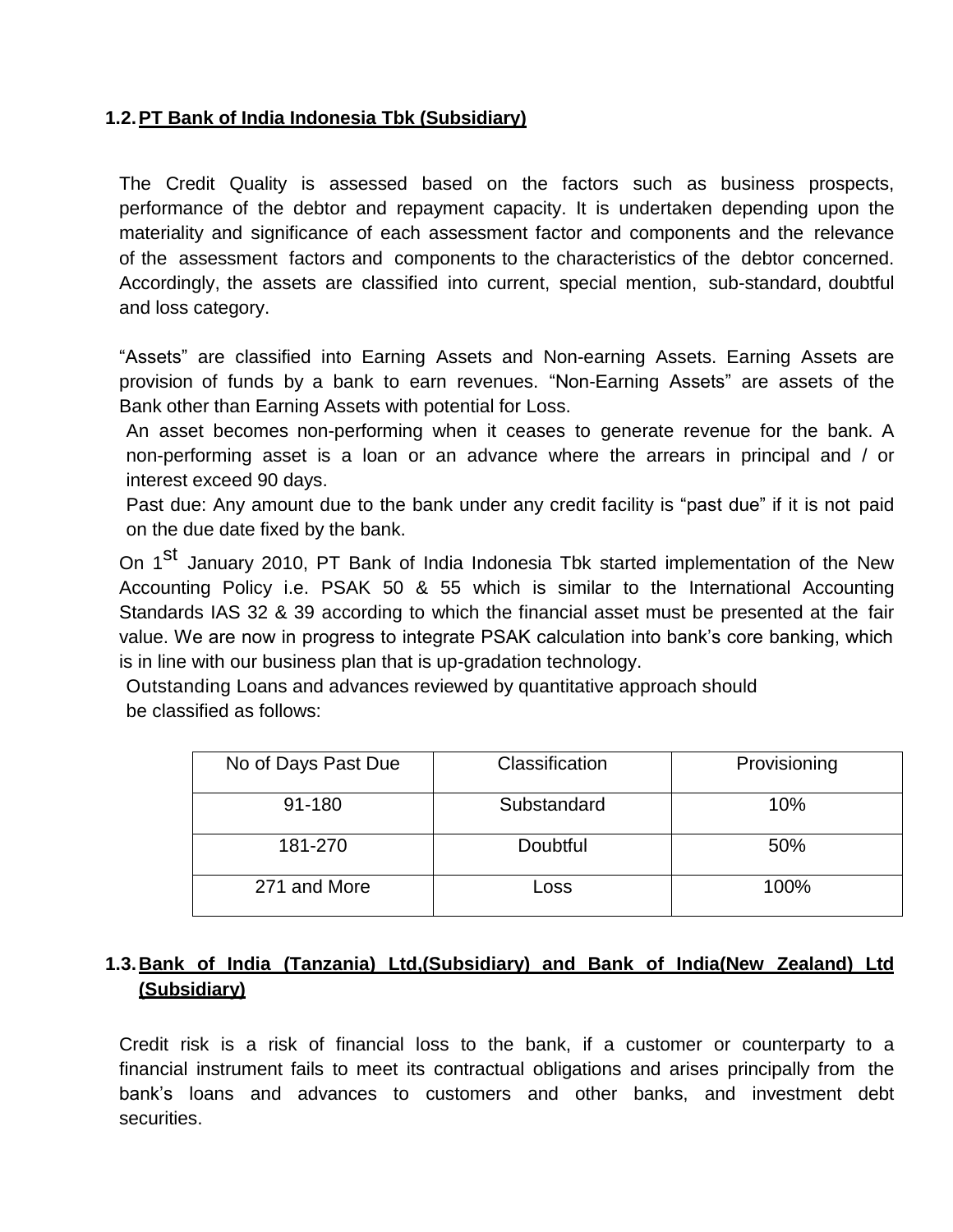The Board of Directors has delegated responsibility for the oversight of credit risk to its Credit committee. The credit department of the bank, reporting to the Credit committee is responsible for management of the bank"s credit risk, including :-

- i. Formulating credit policies covering collateral requirements, credit assessment, risk grading and reporting, documentary and legal procedures, and compliance with regulatory and statutory requirements.
- ii. Establishing the authorization structure for approval and renewal of credit facilities. The credit limits are governed by the Credit policy, as approved by the board.
- iii. Reviewing and assessing credit risks.
- iv. Limiting concentrations of exposure to counterparties, geographies and industries (for loans and advances).

# **1.3.1 Definitions of past due and impaired (for accounting purposes)**

Overdrafts and other credit facilities without specific due dates shall be considered past due if

- i. Exceeds the customer"s borrowing limit.
- ii. Customers borrowing limit is expired.
- iii. Deposits are insufficient to cover the interest calculated and due for the period
- iv. Bill has been dishonored
- v. Bill or account is not paid on due date

Loans which are payable in installments are considered as past due in their entirety. If any of the installments have become due and unpaid for thirty days or more.

Outstanding Loans and advances reviewed by quantitative approach should be classified as follows:

| No of Days Past Due | Classification | Provisioning |
|---------------------|----------------|--------------|
| $91 - 180$          | Substandard    | 10%          |
| $ 181 - 270 $       | Doubtful       | 50%          |
| 271 and More        | Loss           | 100%         |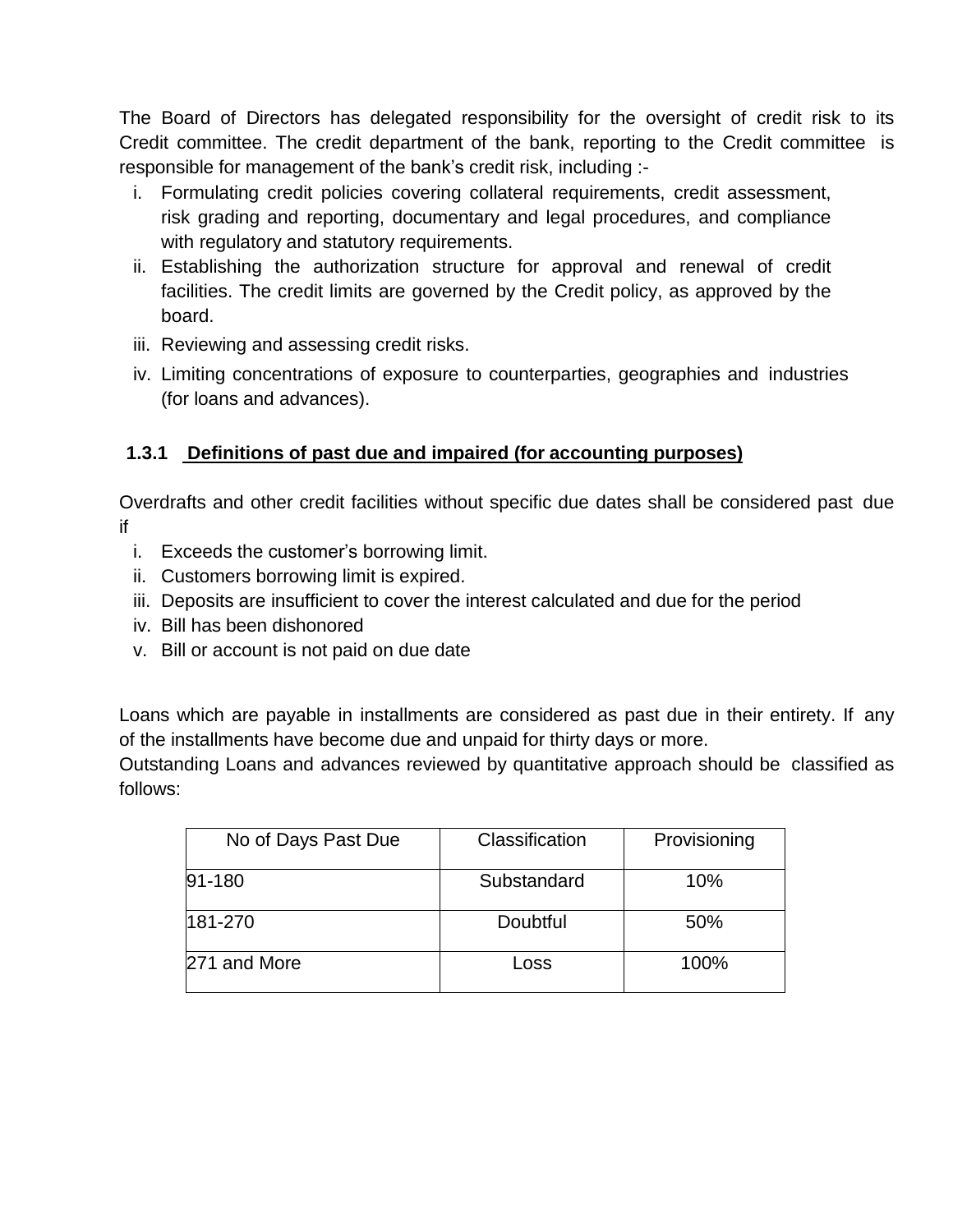## **1.4.Bank Of India Uganda**

Outstanding Loans and advances reviewed by quantitative approach should be classified as follows:

| No of Days Past Due | Classification | Provisioning    |
|---------------------|----------------|-----------------|
| 91-179              | Substandard    | 20 <sub>%</sub> |
| 180-365             | Doubtful       | .50%            |
| 365 and more        | Loss           | 100%            |

### **1.5.Bank of India (Botswana) Ltd.**

Outstanding Loans and advances reviewed by quantitative approach should be classified as follows:

| No of Days Past Due                  | Classification | Provisioning          |
|--------------------------------------|----------------|-----------------------|
| 1 year                               | Substandard    | 10%                   |
| & above and $\lt$ 2<br>year<br>years | Doubtful       | 20%+100% of shortfall |
| > 2 years to 4 years                 | Doubtful       | 30%+100% of shortfall |
| $>$ 4 years                          | Doubtful       | 100%                  |
| 271 and More                         | Loss           | 100%                  |

## *2 . Discussion of the Bank's Credit Risk Management Policy*

#### **2.1.Bank Of India**

- i. In a bank"s portfolio, losses stem from outright default due to inability or unwillingness of a customer or counterparty to meet commitments in relation to lending, trading, settlement and other financial transactions or from reduction in portfolio value arising from actual or perceived deterioration in credit quality.
- ii. Against this backdrop a robust risk management framework is necessary for the long-term financial health of a bank. Credit Risk Management encompasses identification, measurement, monitoring and control of the credit risk exposures.
- iii. The Bank has identified various types of credit risk at a generic level in the Credit Risk Management policy. More granular identification is done at the product /process level. Various risks are looked into before introducing new products/processes, which are cleared from the risk angle
- iv. The Credit Risk Management framework outlined in the policy is built on three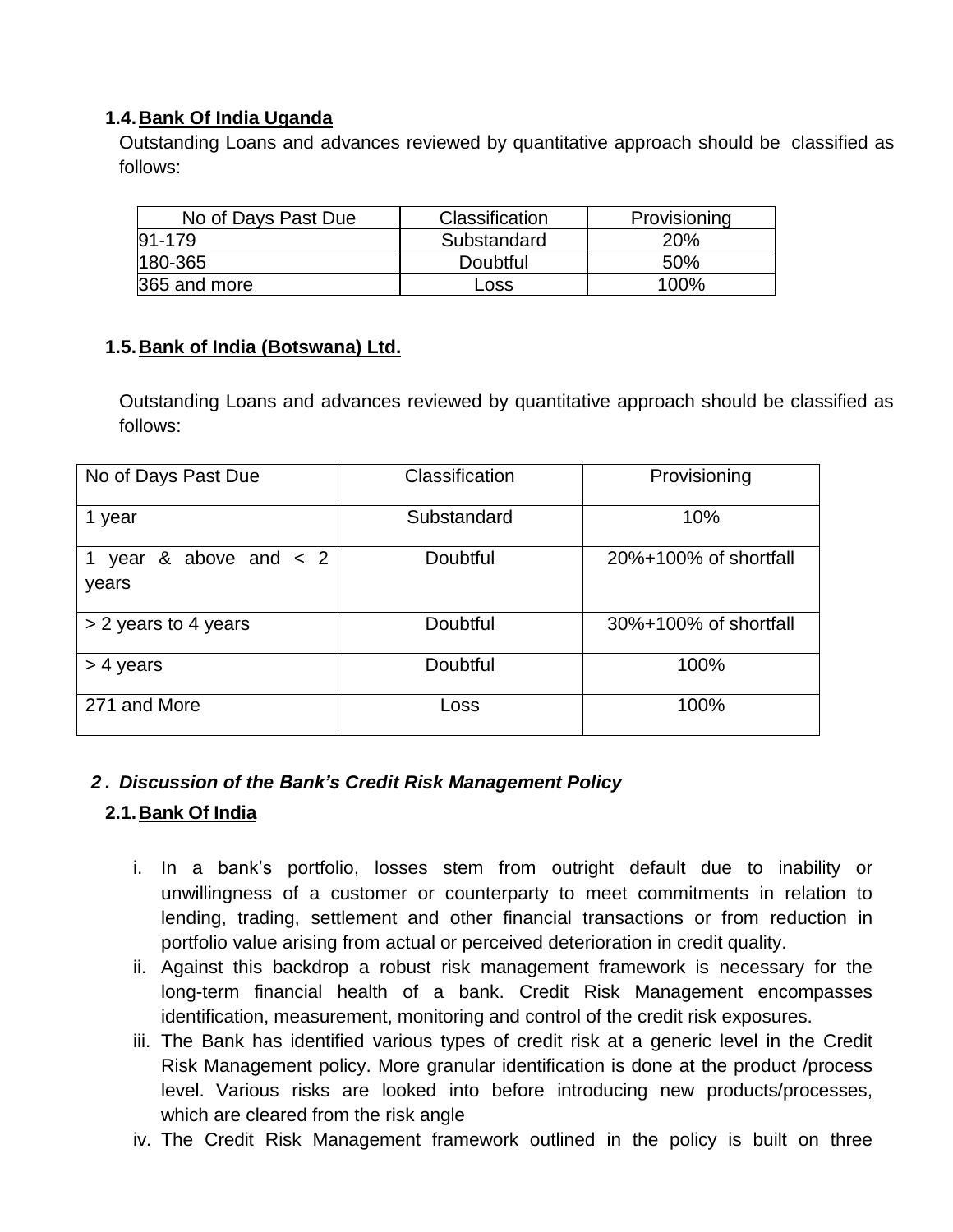distinct building blocks namely **Policy & Strategy, Organizational Set up and Operations/Systems**

## **2.1.1 Policy and Strategy**

The Bank has been following a conservative risk philosophy, which has steered the bank through difficult times. However the Bank has an open policy regarding new and unexplored areas and new opportunities are not lost sight of. The important aspects of this philosophy are embodied in the circulars and are periodically codified in the form of Manual of Instructions.

The business objectives and the strategy of the Bank is decided taking into account the profit considerations, the level of various risks faced, level of capital, market scenario and competition. The Bank is always conscious of its asset quality and earnings and hence judiciously matches profit maximization with risk control.

The Credit Risk Management policy and significant credit risk related policies like Credit Policy, and Credit Monitoring Policy are approved and periodically reviewed by the Board of Directors. The Credit Policy covers various areas of credit like

Clientele, Marketing, Segmented Approach to Lending, Credit Delivery, Credit Thrust, Tenure of Credit, Credit Acquisition, Risk Rating (including risk acceptance criteria), Pricing, Credit appraisal, Assessment of Limits, Exposure Norms, Industry Norms, Collateral and Margins, Review of Relationship, Scheme of Delegation, Statutory and other Restrictions and Documentation. Credit Policy for International Operations is in place and each center has its own credit policy dovetailed to the main policy. The delegation of powers for credit matters is covered by a separate policy. In addition Credit Risk is tracked and monitored as per the Credit Monitoring Policy. Restructuring Policy, Write Off and Recovery Policy, Asset Classification and Provisioning Policy, Bank Exposure Policy, Country Risk policy and Credit Audit Policy are also in place. Investments are contracted as per the policy guidelines laid down in the Investment Policy and after clearance by the Investment Committee.

#### **2.1.2 Organizational Set up**

The organizational structure of the Bank for Credit Risk Management function has the Board of Directors at the Apex levels that have the overall oversight of management of risks. The Risk Management Committee of the Board (R. Com) which is the subcommittee of the Board headed by the Chairman & Managing Director and whose members also include heads of Credit, Market & Operational Risk Management Committees, devises the policy and strategy for integrated risk management including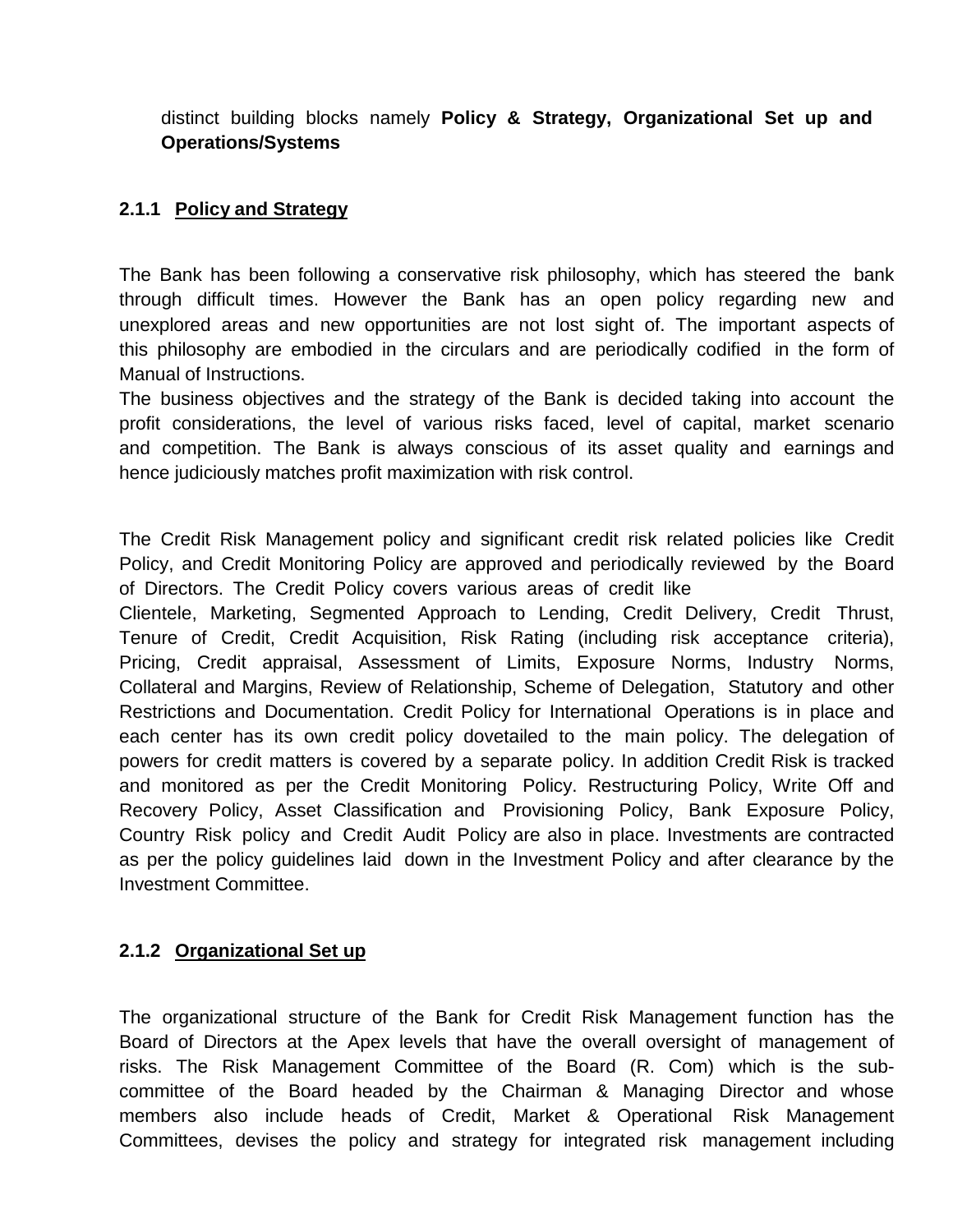credit risk. At is the operational level the Credit Risk Management Committee (CRMC) manages the credit risk. The main functions includes implementation of credit risk management policy approved by the Board, monitoring credit risk on a bank wide basis, recommending to the board for its approval all policies relating to credit matters including delegation of credit, prudential limits on large credit exposures, portfolio management, etc.

The Risk Management Department headed by the Chief Risk Officer of General Manger rank, measures, controls and manages credit risk on bank wide basis within the limits set by the Board and enforces compliance with risk parameters set by Board/R Com/M Com. The Credit Monitoring Department headed by a General Manager, monitors the quality of loan portfolio, identifies problems and takes steps to correct deficiencies. Loan review / credit audit is undertaken by the Credit Audit function.

#### **2.1.3 Operations/Systems/Processes**

The Bank has proactive Credit Risk Management practices like consistent standards for the credit origination, maintenance and documentation for all credit exposures including off balance sheet items, periodic individual obligor reviews, periodic inspections and collateral management systems.

Credit risk limits including obligor limits and concentration limits by industry, systems and procedures for monitoring financial performance of customers and for controlling outstanding within limits are followed. Checks and balances are in place for extension

of credit viz. separation of credit risk management from credit sanction, vetting of new products and systems from risk angle by the CRMC, multiple credit approvers, system of assigning risk rating, vetting of ratings, mechanism to price facilities depending on the risk grading of the customer, Credit Risk Evaluation committee for vetting credit proposals from risk angle, credit process audit, post sanction pre disbursement review and post sanction review systems and an independent audit and risk review function. Proposals for investments are subjected to credit risk analysis, detailed appraisal and rating. As a matter of entry level, minimum ratings/quality standards, industry, maturity, duration, issue-wise limits are stipulated for investments to mitigate the adverse impact of concentration and risk of liquidity. Investment exposure is taken into consideration while computing exposure to a customer/group**.** A suitable framework is in place to provide a centralized overview on the aggregate exposure on other banks and half-yearly reviews are undertaken at a single point. The country exposures are monitored on half yearly basis.

A diversified portfolio of risk assets is maintained and a system to conduct regular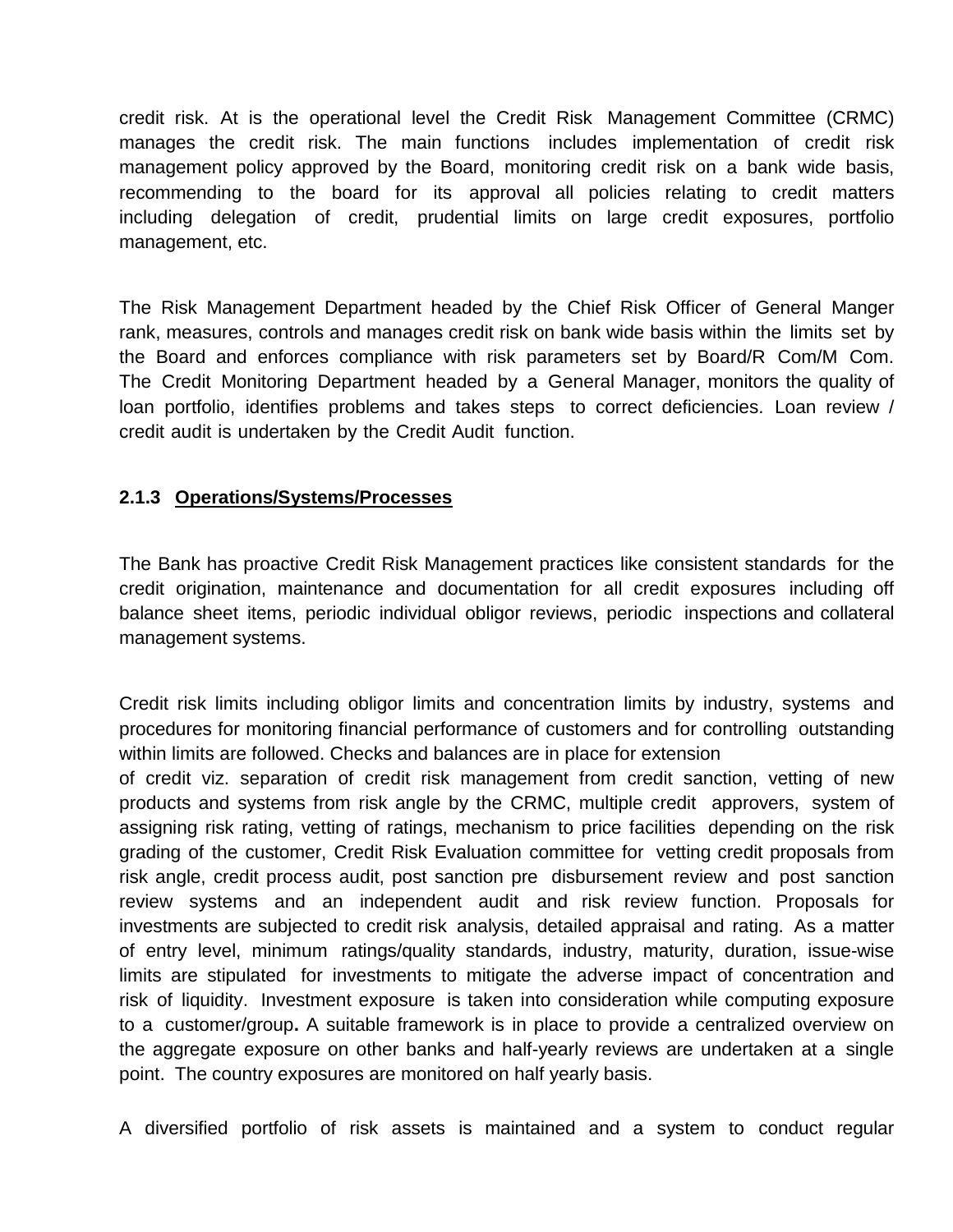analysis of the portfolio so as to ensure ongoing control of risk concentrations is in place. A conservative policy for provisioning in respect of non-performing advances is followed. Management Information System (MIS) is being upgraded with introduction of Credit Risk Management System, which would enhance the capabilities of the bank to manage and measure the credit risk inherent in all on- and off-balance sheet activities.

## **2.1.4 The following tools are used for credit risk management/ mitigation**

# **a. Credit Approving Authority – Delegation of Powers**

The Bank has a well-defined scheme of risk based delegation of powers with a multi- tier risk based approving system, which is reviewed periodically and revised as and when necessary to meet the compulsions of business environment. The delegation of powers is linked to the rating of the borrower with powers for sanction of higher limits to better-rated customers. As per Ministry of Finance Guidelines Credit Committees with sanctioning authority have been formed at various administrative levels to exercise delegation of powers. At present, all credit proposals falling beyond the delegated authority of the General Manager are being routed through "The Risk Evaluation Committee" of General Managers, to bring in an element of independence and off site evaluation of risks perceived in credit proposals. The General Manager, Risk Management Department, who has no volume or profit targets, is a member of the Committee. Based on the experience gained, one more committee has been set up at Head office level to deal with proposal up to the delegated authority of General Manager. Such Committees have also been set-up at Zonal Office, for proposal to be approved at ZLCC and NBGLCC.

## **b. Prudential Limits**

Prudential limits on various aspects of credit/investment like Single/Group borrower limits for various types of borrowers are in place.

## **c. Risk Rating/Pricing**

The bank has introduced rating models for various segments, which serve as a single point indicator of diverse risk factors of a counter party and support credit and pricing decisions.

#### **d. Credit Audit/Loan review mechanism (LRM)**

Credit Audit/LRM is an effective tool for constantly evaluating the quality of loan book and to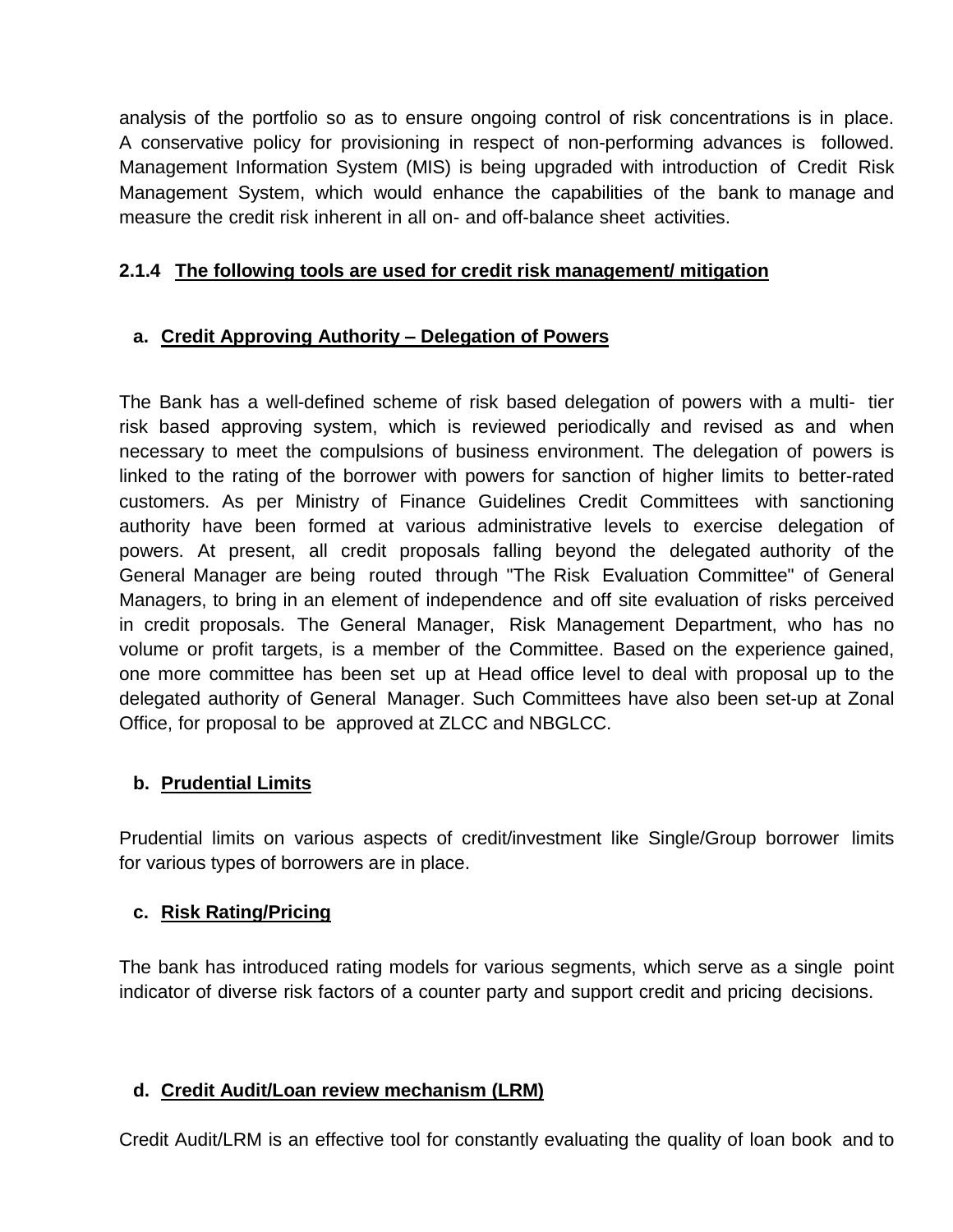bring about qualitative improvements in credit administration

## **e. Portfolio Management through analysis.**

It is also important to have in place a system for monitoring the overall composition and quality of various credit portfolios and investments. With this objective, to start with, the bank has introduced a simple portfolio-monitoring framework. Going forward the bank will be graduating to a more sophisticated Portfolio Management model. Rating Migration of accounts with Rs. 10 lacs and above is being done on half yearly and submitted to Board. Credit Risk Management Software (CRMS) is being implemented phase-wise. Bank is getting prepared for adopting Advanced Approaches.

### **f. Risk Measurement**

At present Credit Risk is assessed through Risk rating at the individual level and through Risk Weighting of the assets at the portfolio level and capital is maintained based on Risk Weights. The Bank has migrated to the Standardized approach under the New Capital Adequacy Framework (Basel II), effective 31<sup>st</sup> March 2008.

## **g. Risk Reporting System**

All credit related policies are cleared by the CRMC (which is the operational level committee for credit risk) before submission to the appropriate authorities for approval. Various Credit Related reporting"s submitted to CRMC to enable proper monitoring.

#### **h. Risk Review**:

Audit –Credit Risk Management Systems procedures and Tools are also subjected to internal audit for ensuring effectiveness.

#### **2.2.PT Bank of India Indonesia Tbk (Subsidiary)**

PT Bank of India Indonesia Tbk has established a Risk Management Committee (RMC) and the Risk Management Unit (RMU) which is independent of the Operational Unit and the Internal Audit Unit ("Internal Audit") in the hope of overall risk management can be integrated, targeted, coordinated and sustainable. Furthermore, to monitor the effectiveness of implementation of tasks RMC and RMU, the Bank established a Risk Monitoring Committee which is directly responsible to the Board of Commissioners.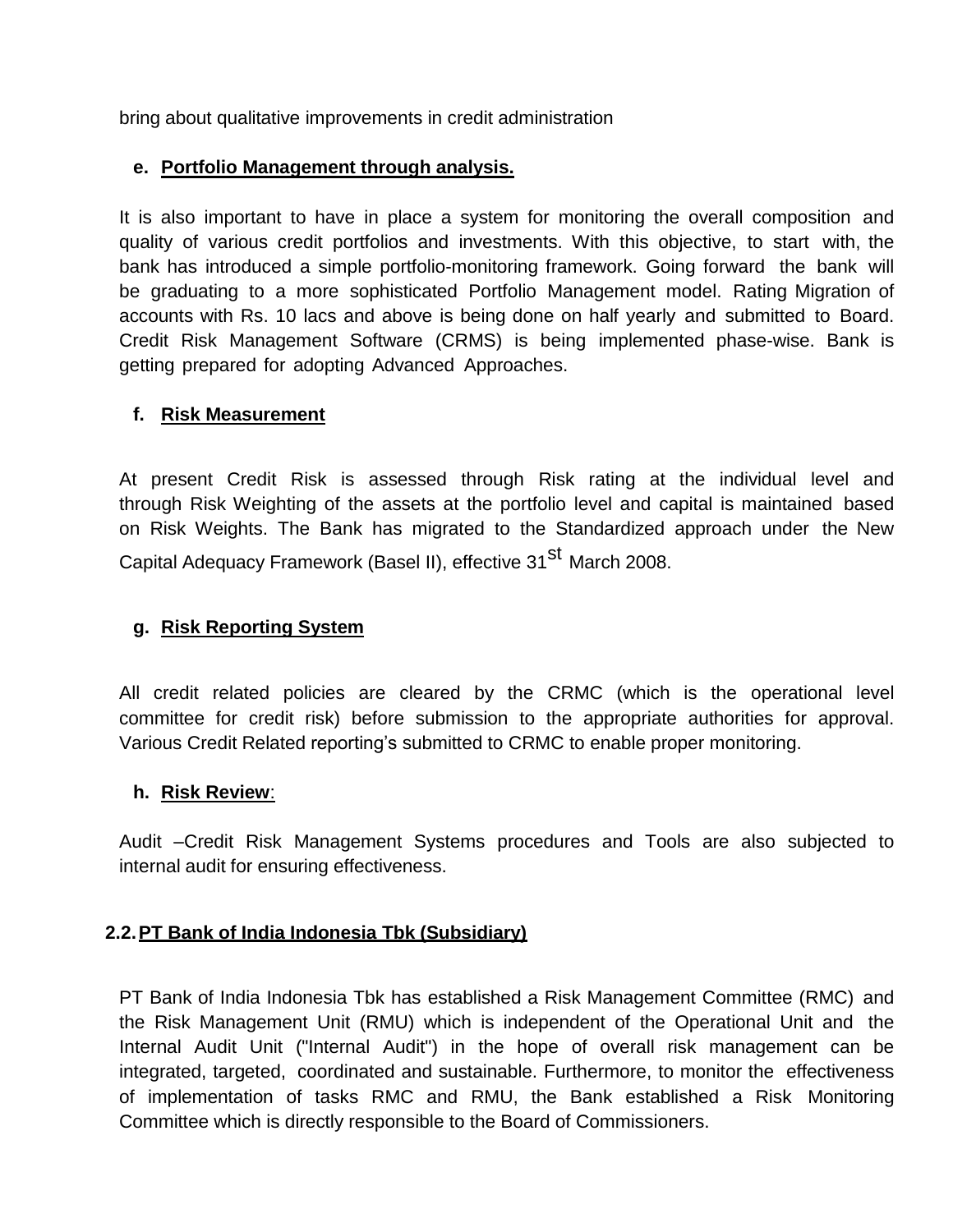The Bank has managed 8 (eight) types of risk according to Bank of Indonesia which are credit risk, liquidity risk, market risk, operational risk, compliance risk, legal risk, reputation risk and strategic risk. Banks also create risk profiles which can broadly map the activity that has risks as well as potential risks that disrupt the Bank business continuity. Assessment of risk type is a combination of the risks inherent in any functional activity (inherent risk) and risk control systems.

The Bank is selective in approving new credits and maintains higher loan provisions than that required by the Regulator. In collateral based lending, hair cut is applied to the value of collateral. The Risk Manager of the bank reports to the Director Compliance. Risk Management Unit (RMU) supervises/ has oversight of the credit approval process.

# **2.3.Bank of India (Tanzania) Ltd , Bank of India (New Zealand) Ltd, Bank of India (Uganda) Ltd and Bank of India (Botswana) Ltd (Subsidiaries)**

Monthly interest application has become a useful tool to tackle potential delinquencies or defaults in standard accounts. To retain the asset quality, the Bank has adopted the following policy, Branches should promptly act and:-

- i. Recover the over dues or at least the critical amount through active follow up with borrowers;
- ii. Put the accounts under holding on operations in case of temporary cash flow mismatches;
- iii. Reschedule the repayment terms as per expected cash flows;
- iv. Restructure the dues in keeping with the expected cash flows and gaps in cash flows, if any as per guidelines given in the restructuring policy.

Any one or more of the above actions are taken by the Bank before the account becomes NPA.

#### **2.3.1 Measures for follow up of Especially Mentioned Accounts / NPA Accounts**

The various means of monitoring / resolving NPAs generally available to the Banks are listed below:-

#### **a. Before the account becoming NPA (Especially Mentioned A/c)**

- i. Close monitoring for compliance of sanction terms to maintain asset quality.
- ii. Reminders to be sent promptly whenever irregularities are observed.
- iii. To recover overdues quickly to ensure account does not slip to NPA category
- iv. Periodic inspection of the unit and charged assets along with analysis of financial data.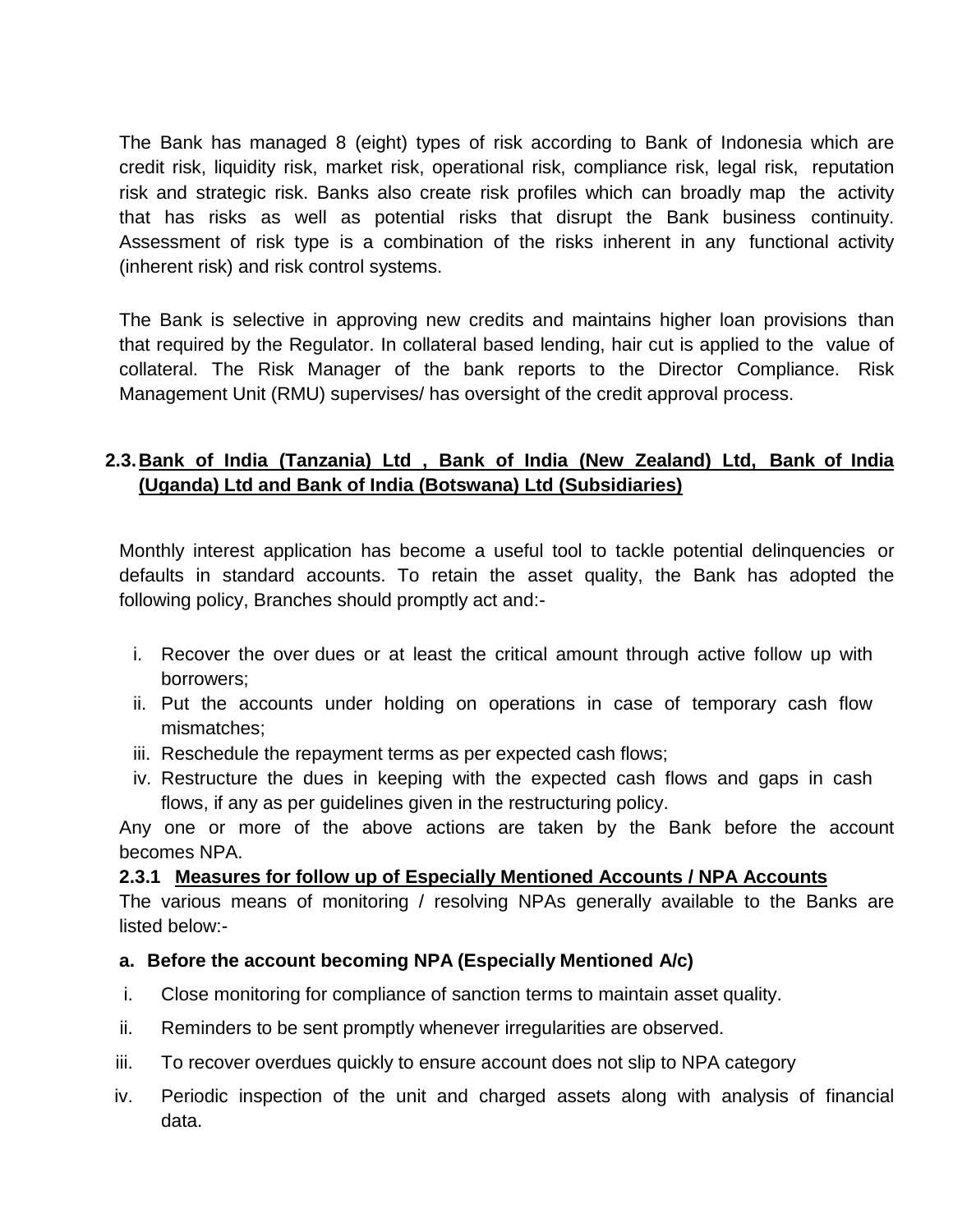- v. To restructure the dues before accounts become NPAs. Remedial action includes enhancement of moratorium period, funding of interest, and deferment of installments.
- **b. After the account becoming NPA – following measure to be initiated for recovering Bank's dues. The following means have to be effectively pursued for resolution of NPAs.**
- i. Appropriation of liquid securities (TDR, shares, margin money etc.) and pledged goods, to reduce outstanding
- ii. Disposal of other securities, with the co-operation of borrowers.
- iii. Compromise settlement of dues through negotiation
- iv. Re-calling the advance
- v. Filing suit in Court– Execution of decree
- vi. Lastly, after all the chances of recovery of dues are exhausted, we may resort to writing off of the balance dues

All these means have to be effectively pursued for resolution of NPAs.

#### **Quantitative Disclosures:-**

#### **B.** The total gross credit exposures **EXACTE EXACTE EXACTE EXACTE EXACTE EXACTE EXACTE (RS. IN Mn)**

| Category          | Amount       |
|-------------------|--------------|
| <b>Fund Based</b> | 39,09,418.00 |
| Non Fund Based*   | 8,32,727.19  |

#### *\* Excluding Credit Equivalent of Derivatives*

#### **C. The Geographic Distribution Of Exposure is**

(Rs.in Mn)

|                   | Domestic     | Overseas     |
|-------------------|--------------|--------------|
| <b>Fund Based</b> | 26,85,700.91 | 12,23,717.08 |
| Non Fund Based    | 6,77,959.35  | 1,54,767.84  |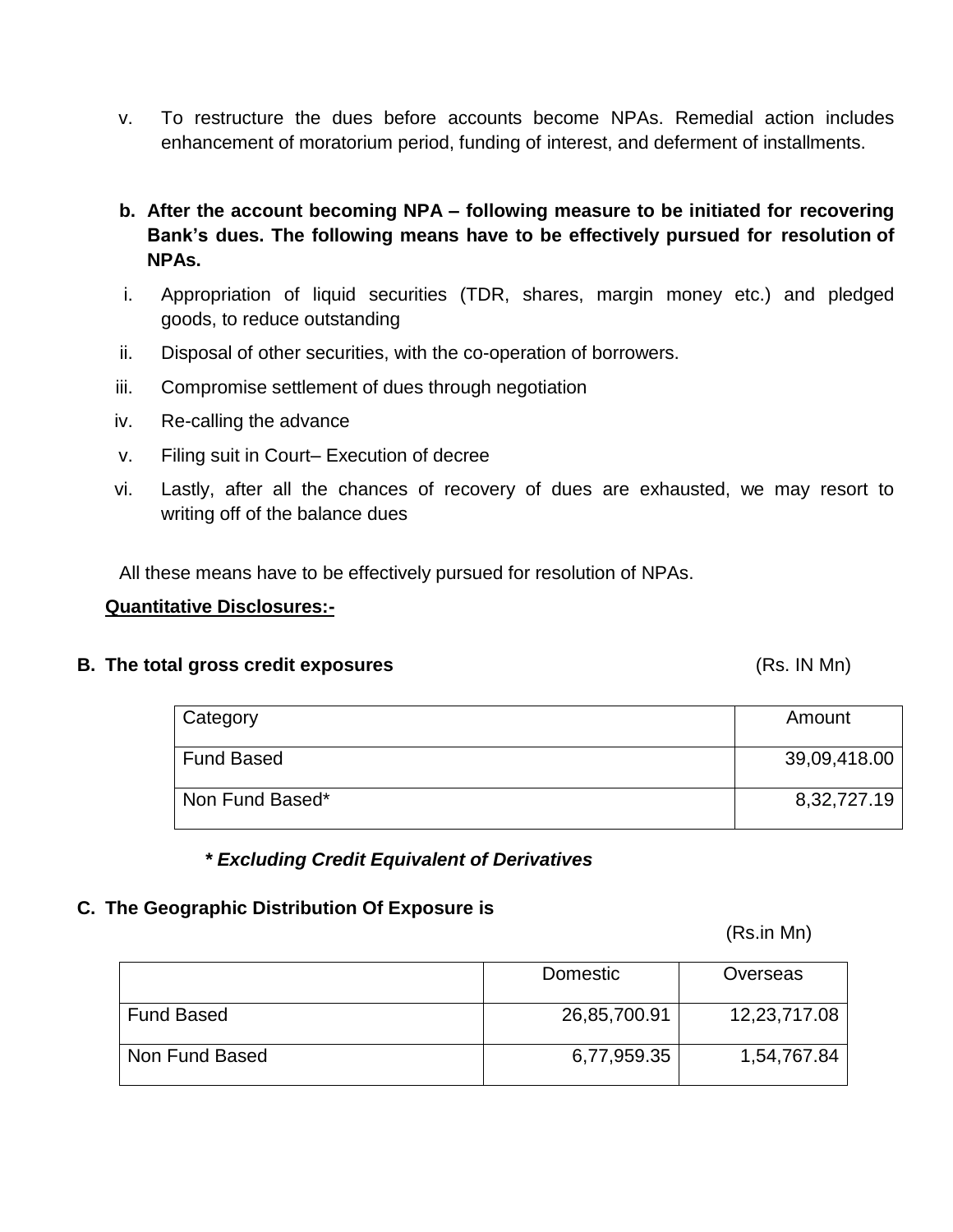| <b>Industry Name</b>                                         | <b>Fund Based</b> | Non Fund Based |
|--------------------------------------------------------------|-------------------|----------------|
|                                                              | (Outstanding)     | (Outstanding)  |
|                                                              | Rs. in Mn         | Rs. in Mn      |
| Coal                                                         | 1,208.18          | 44,472.49      |
| Mining                                                       | 42,620.93         |                |
| Iron & Steel                                                 | 138,905.82        | 5,173.20       |
| <b>Other Metal &amp; Metal Products</b>                      | 34,236.60         | 11,262.37      |
| All Engineering                                              | 21,908.02         | 10,901.22      |
| Of which Electronics                                         | 7,747.52          | 2,585.45       |
| Electricity                                                  | 172,157.79        |                |
| <b>Cotton Textiles</b>                                       | 46,149.46         | 5,289.62       |
| <b>Jute Textiles</b>                                         | 1,000.04          | 1,263.60       |
| <b>Other Textiles</b>                                        | 50,850.40         | 7,597.90       |
| Sugar                                                        | 29,578.49         | 1,029.02       |
| Tea                                                          | 672.32            | 12.19          |
| <b>Food Processing</b>                                       | 50,998.06         | 2,176.54       |
| Vegetable Oil & Vanaspati                                    | 13,141.51         | 23,639.54      |
| <b>Tobacco &amp; Tobacco Products</b>                        | 8,858.97          |                |
| Paper & Paper Products                                       | 13,289.89         | 1,119.58       |
| <b>Rubber &amp; Rubber Products</b>                          | 25,014.90         | 23,025.14      |
| Chemical, Dyes, Paints etc.                                  | 72,598.45         | 17,927.12      |
| Of which Fertilisers                                         | 25,144.30         | 1,374.98       |
| Of which Petro-chemicals                                     | 14,852.42         | 6,133.33       |
| Of which Drugs & Pharmaceuticals                             | 19,723.78         | 4,798.62       |
| Cement                                                       | 13,840.76         | 748.23         |
| <b>Leather &amp; Leather Products</b>                        | 5,078.61          | 575.66         |
| Gems & Jewellery                                             | 89,240.58         | 8,040.68       |
| Construction                                                 | 33,229.59         | 15,566.88      |
| Petroleum                                                    | 708.71            | 15,292.45      |
| <b>Automobiles including Trucks</b>                          | 21,265.30         | 12,870.38      |
| Infrastructure*                                              | 432,139.33        | 118.64         |
| Of which Power                                               |                   | 57,435.55      |
| Of which Telecommunications                                  | 11,389.66         | 133.71         |
| Of which Roads & Ports                                       | 103,011.66        | 26,762.27      |
| <b>Other Industries</b>                                      | 46,646.39         | 254,853.24     |
| Residuary Other Advances (to balance<br>with Gross Advances) | 2,759,629.00      | 394,452.26     |
| Total                                                        | 39,09,418.00      | 8,32,727.19    |

## **D. Industry type distribution of exposure (Fund Based & Non Fund Based) is as under:**

\* Exposure to Infrastructure Sector at 11.05 % exceeds 5% of total fund based advances

\* Exposure to Electricity (Power) at 6.90% and Coal (Including mining) at 5.34%exceed 5% of total non-fund based outstanding.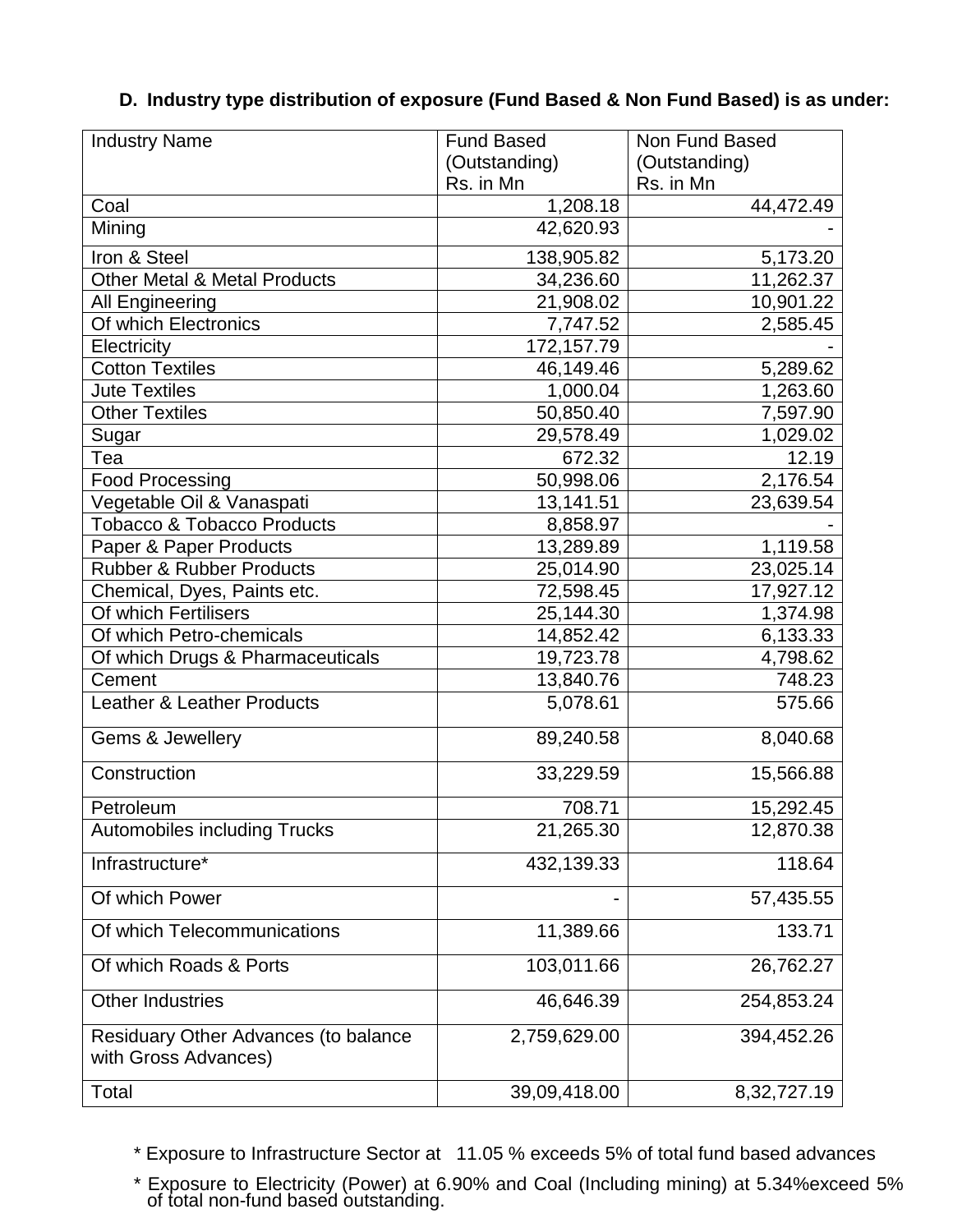# **E. The residual contractual maturity break down of assets is:**

(Rs in Mn)

|                                      |              | Investments  | <b>Foreign Currency</b> |
|--------------------------------------|--------------|--------------|-------------------------|
|                                      | Advances     | (gross)      | Assets                  |
| Next day                             | 147,560.07   | 197,087.95   | 36,397.40               |
| $2 - 7$ days                         | 93,923.44    | 25,078.37    | 37,813.30               |
| $8 - 14$ days                        | 82,221.68    | 19,821.81    | 57,750.30               |
| $15 - 28$ days                       | 83,763.23    | 20,684.38    | 62,491.20               |
| $29 \text{ days} - 3 \text{ months}$ | 369,807.81   | 87,384.48    | 285,202.68              |
| $>3$ months $-6$ months              | 325,547.63   | 67,201.83    | 245,668.70              |
| $> 6$ months $-1$ year               | 337,247.08   | 194,131.17   | 199,414.44              |
| $>1$ year $-3$ years                 | 606,103.53   | 131,764.68   | 254,505.84              |
| $>$ 3 years $-$ 5 years              | 417,064.04   | 155,497.02   | 98,396.12               |
| > 5 years                            | 1,324,115.75 | 316,324.81   | 63,572.00               |
| Total                                | 3,787,354.26 | 1,214,976.49 | 1,341,211.97            |

# *\*Figures are shown on net basis*

# **F. The Gross NPAs are**

| Category      | (Rs in Mn) |
|---------------|------------|
|               |            |
| Sub Standard  | 6,842.84   |
| Doubtful $-1$ | 2,907.89   |
| Doubtful $-2$ | 1,128.53   |
| Doubtful $-3$ | 286.45     |
| Loss          | 717.90     |
| <b>TOTAL</b>  | 11,883.61  |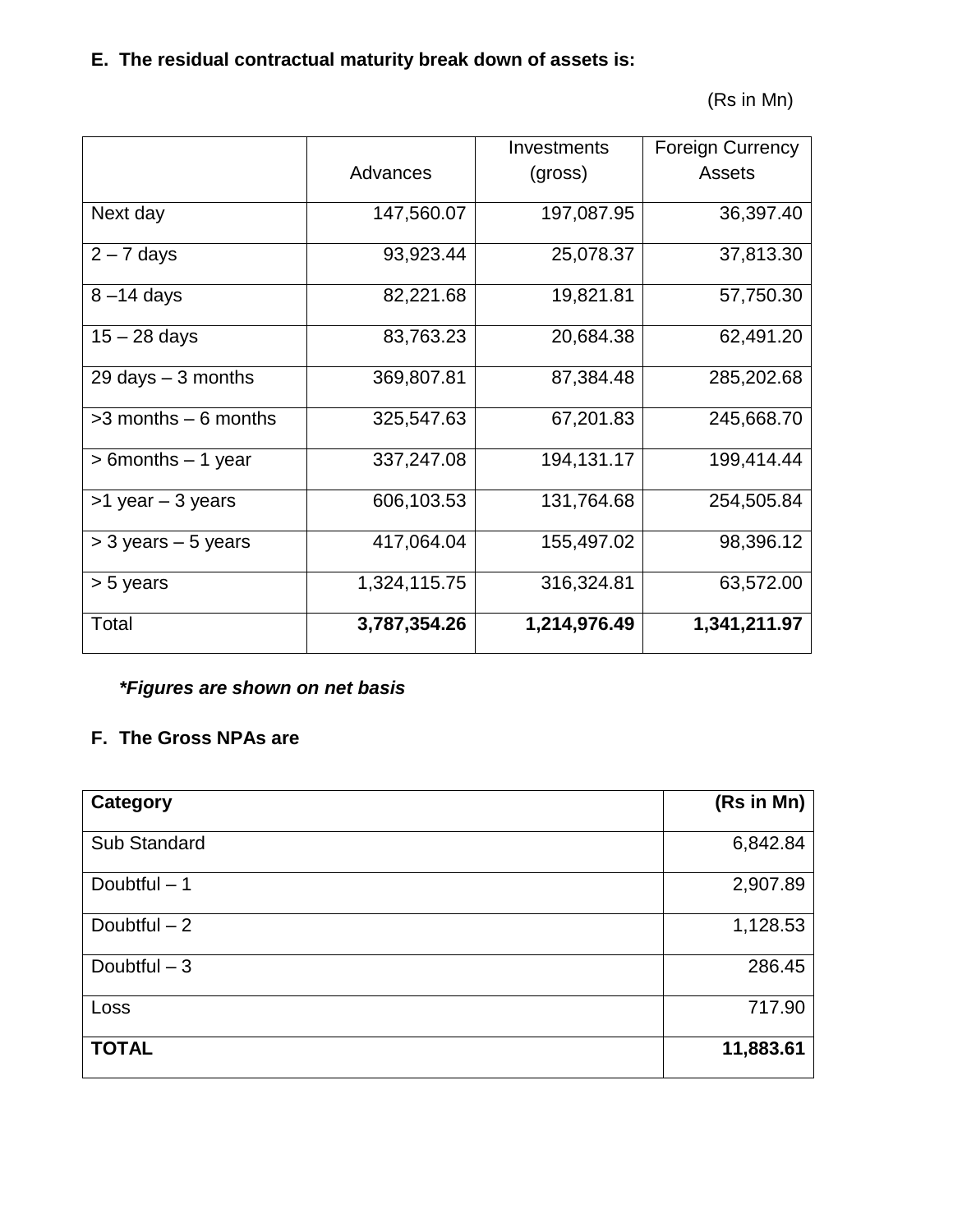## **G. The amount of Net NPAs is Rs.80,520.71Mn.**

### **H. The NPA ratios are as under**

- Gross NPAs to Gross Advances: 3.28%
- Net NPAs to Net Advances: 2.14%

## **I. The movement of gross NPA is as under:**

(Rs in Mn)

| i) Opening balance at the beginning of the year      | 118,924.21 |
|------------------------------------------------------|------------|
| ii) Additions during the year                        | 38,062.72  |
| iii) Reductions during the year                      | 31,442.95  |
| iv) Closing balance at the end of the year $(i+iii)$ | 125,543.98 |

# **J. The movement of provision for NPAs is as under**

(Rs in Mn)

| i) Opening balance at the beginning of the year      | 35,704.36 |
|------------------------------------------------------|-----------|
| ii) Provisions made during the year                  | 3,306.00  |
| iii) Write-off/write-back of excess provisions       | 4,747.00  |
| iv) Closing balance at the end of the year $(i+iii)$ | 34,263.36 |

**K. The amount of non-performing investment is Rs.9,625.91 Mn**

**L. The amount of provision held for non-performing investment is.Rs. 6914.73 Mn**

**M. The movement of provisions for depreciation on investments is as under**

| (Rs in Mn) |
|------------|
|------------|

| i) Opening balance at the beginning of the year      | 9422.05 |
|------------------------------------------------------|---------|
| ii) Provisions made during the year                  | 1597.42 |
| iii) Write-off/write-back of excess provisions       | 1671.47 |
| iv) Closing balance at the end of the year $(i+iii)$ | 9348.00 |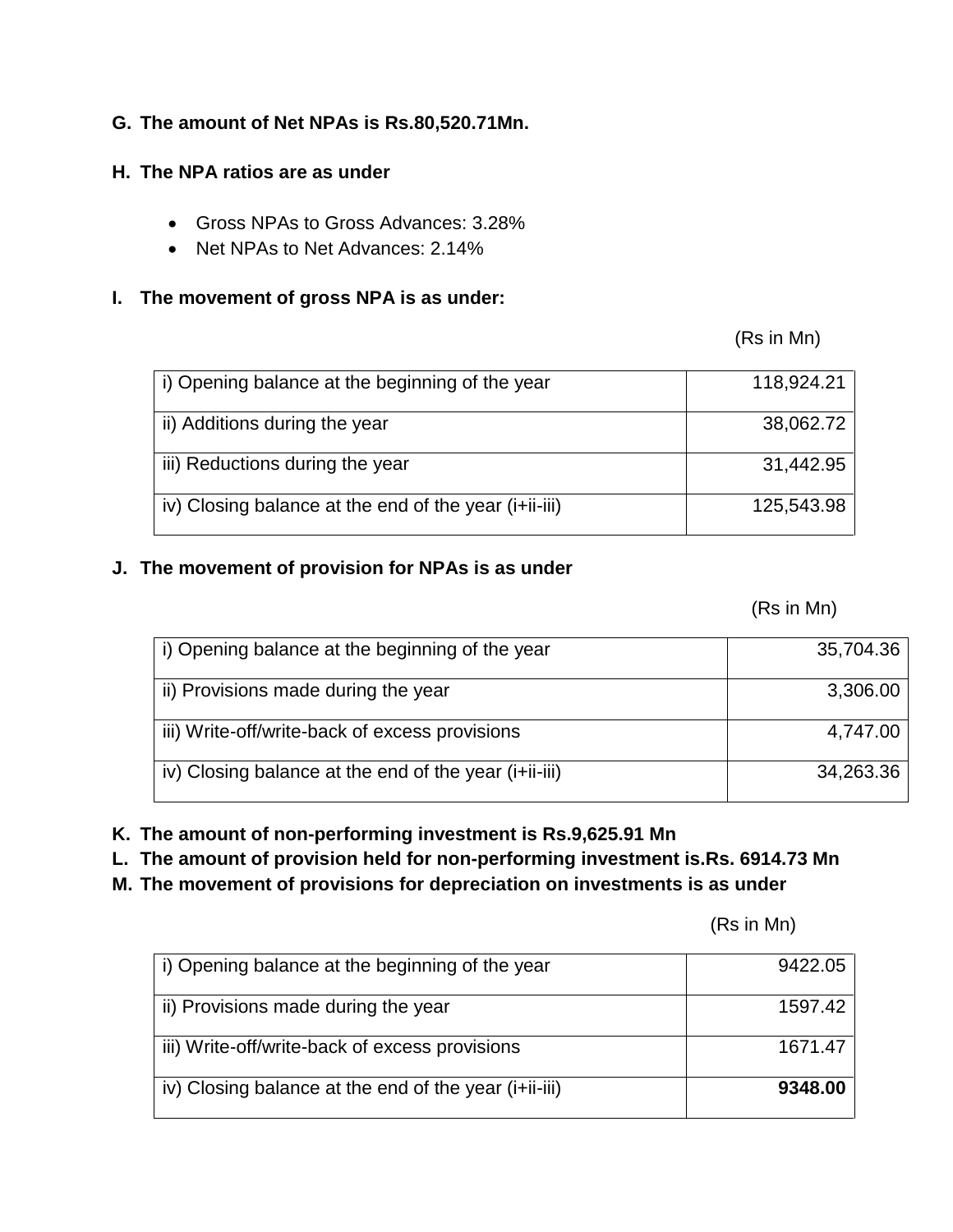# **Table DF-4 - Credit Risk: Disclosures For Portfolios Subject To The Standardized Approach**

### **Qualitative Disclosure**

**A.** For portfolios under the standardized approach:

- Names of Credit Rating agencies used, plus reasons for any changes
- Types of exposure for which each agency is used; and
- A description of the process used to transfer public issue ratings on to comparable assets in the banking book;

## **1.1.BANK OF INDIA**

- **1.1.1.** The Bank has approved using the general rating of the following credit rating agencies for risk weighting under the standardized approach for CRAR calculations **CRISIL, ICRA, INDIA RATINGS, BRICKWORK, SMERA, and CARE for domestic claims and S&P FITCH and Moody's for claims on non-resident corporates, foreign banks and foreign sovereigns.** SME ratings are not being used, as they are not approved by RBI.
- **1.1.2.** The ratings of all these agencies are being used for all exposures subjected to rating for risk weighting purposes under the standardized approach for CRAR calculations under Basel-II.
- **1.1.3.** The process used to transfer public issue ratings on to comparable assets in the banking book is as per regulatory requirements of RBI. The public ratings published by the rating agencies on their website are used for this purpose. Only, ratings which are in force as per monthly bulletin of the concerned rating agency and which have been reviewed at least once during the previous 15 months are used.
- **1.1.4.** For all the exposures on a particular counterparty, bank uses the rating of only one agency, even though these exposures are rated by more than one with exception being where each of the exposures is rated by only one of the approved rating agencies.
- **1.1.5.** To be eligible for risk-weighting purposes, it is ensured that the external credit assessment takes into account and reflects the entire amount of credit risk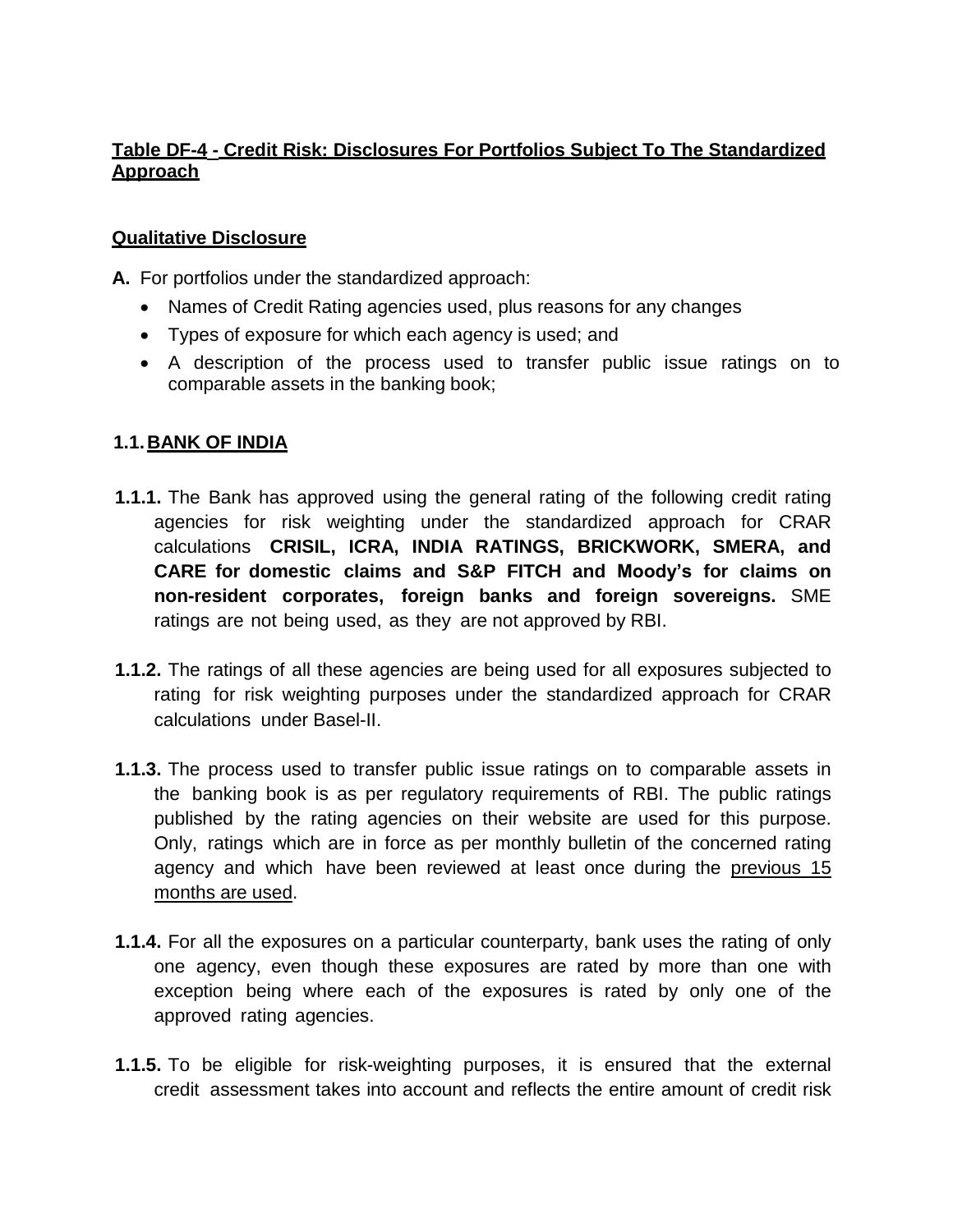exposure the bank has with regard to all payments owed to it. Even while extending an issuer or an issue specific rating to any other exposure on the same counterparty it is extended to the entire amount of credit risk exposure i.e., both principal and interest. External assessments for one entity within a corporate group is not used to risk weight other entities within the same group.

- **1.1.6.** For assets that have contractual **maturity less than or equal to one year**, **short term ratings** are used while for other assets, **long term ratings** are used. For Cash Credit exposures long term ratings are taken.
- **1.1.7.** Where an issuer has a long-term exposure with an external long term rating that warrants a risk weight of 150%, all unrated claims on the same counterparty, whether short-term or long-term, also receive a 150% risk weight, except in cases where credit risk mitigation techniques are used for such claims. Similar is the case with short-term rating.
- **1.1.8.** The long-term ratings assigned by the approved rating agencies are directly mapped to the risk weights under the Standardized Approach for long-term exposures. On the contrary, the *unrated short-term* claim on counter-party attracts a **risk weight of at least one level higher** than the risk weight applicable to the rated short-term claim on that counter-party. Issue-specific short-term ratings are used to derive risk weights for claims arising from the rated facility against banks and a corporate's short-term rating is not used to support a risk weight for an unrated long-term claim.
- **1.1.9.** If there are two ratings accorded by eligible credit rating agencies, which map into different risk weights, the higher risk weight is applied. If there are three or more ratings accorded by eligible credit rating agencies with different risk weights, the ratings corresponding to the two lowest risk weights are referred to and the higher of those two risk weights are applied, i.e., the second lowest risk weight.
- **1.1.10.** The RW of the investment claim is based on specific rating by a chosen credit rating agency, where the claim is not an investment in a specific assessed issue:
	- i. The rating applicable to the specific debt (where the rating maps into a risk weight lower than that which applies to an unrated claim) is applied to the bank"s un- assessed claim only if this claim ranks *pari passu* or senior to the specific rated debt in all respects and the maturity of the un-assessed claim is not later than the maturity of the rated claim, except where the rated